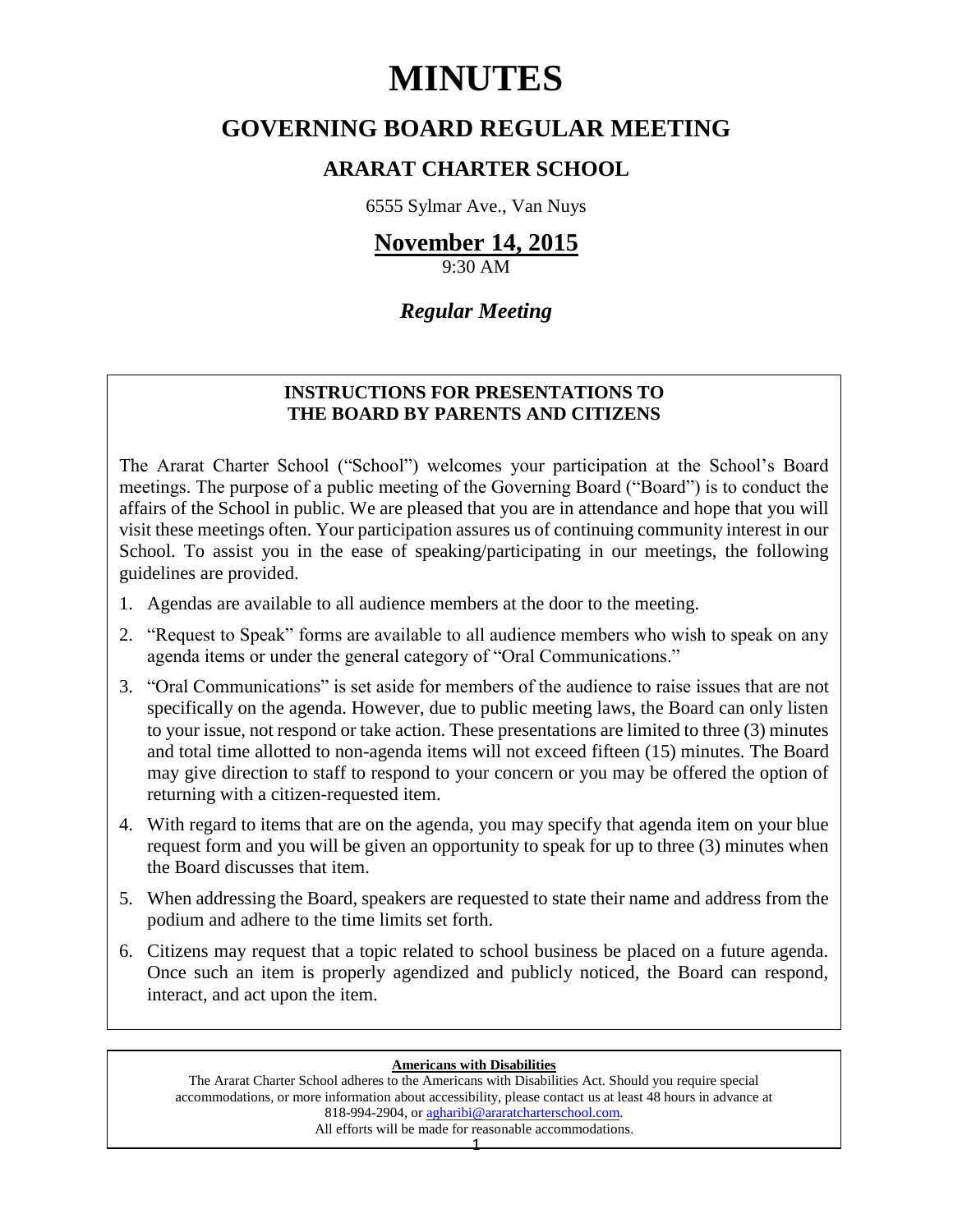#### **I. OPEN SESSION**

#### **A. CALL TO ORDER:**

Meeting was called to order by Board Secretary, Dr. Silva Karayan at 9:31 am.

#### **B. ROLL CALL**

|                      | rresent | Absent |
|----------------------|---------|--------|
| Shakeh Avakian       |         |        |
| Marlena Gonzalez     |         |        |
| Lorena Gonzalez      |         |        |
| John Henderson       |         |        |
| Sylva Karayan        |         |        |
| Berjouhi Koukeyan    |         |        |
| Hermine Mahseredjian |         |        |
| Mayra Perez          |         |        |
|                      |         |        |

**C. APPROVAL OF MINUTES OF BOARD MEETING OF NOVEMBER 19, 2015** The minutes of November 19, 2015 was approved unanimously.

Moved by: Mrs. Avakian Seconded by: Dr. Karayan Vote: Approved unanimously

#### **II. COMMUNICATIONS**

#### **A. ORAL COMMUNICATIONS:**

*Non-agenda items: no individual presentation shall be for more than three (3) minutes and the total time for this purpose shall not exceed fifteen (15) minutes. Ordinarily, Board members will not respond to presentations and no action can be taken. However, the Board may give direction to staff following a presentation.*

Present Absent

#### **B. FOR INFORMATION: CHAIRPERSON'S REPORT**. (Attachment)

**1. Update Regarding the Leasing/Purchasing and Financing a Facility:** On November 1, 2015, the school submitted its application for Prop. 39 facility request. The District's response is expected on December 1<sup>st</sup>. The District will base its facilities allocation on the maximum enrollment of 340 as stated in the Charter Petition. With 96.67 % ADA, the District projected in-district classroom projection will be 328.68. This is similar to the last two years of projections. The District's preliminary offer in terms of classroom space and facility needs is expected to be the same as this year's.

| $\triangleright$ School Submits Prop. 39 Proposal         | November 1, 2015 |
|-----------------------------------------------------------|------------------|
| $\triangleright$ District Responds to ADA                 | December 1,2015  |
| $\triangleright$ School's Response to District's Response | January 1, 2016  |
| $\triangleright$ District Makes Preliminary Offer         | February 1, 2016 |
| $\triangleright$ School Responds to Preliminary Offer     | March 1, 2016    |
| $\triangleright$ District Makes Final Offer               | April 1, 2016    |
| $\triangleright$ School's Reply to District's Offer       | May 1, 2016      |
| $\triangleright$ District's Final Offer                   | By End of May    |

LAUSD Prop 39 Office has reached out to the Principal offering an alternative agreement to bypass the regular Prop 39 procedure due to the school's population number not increasing and the school asking for the same accommodation as previous year.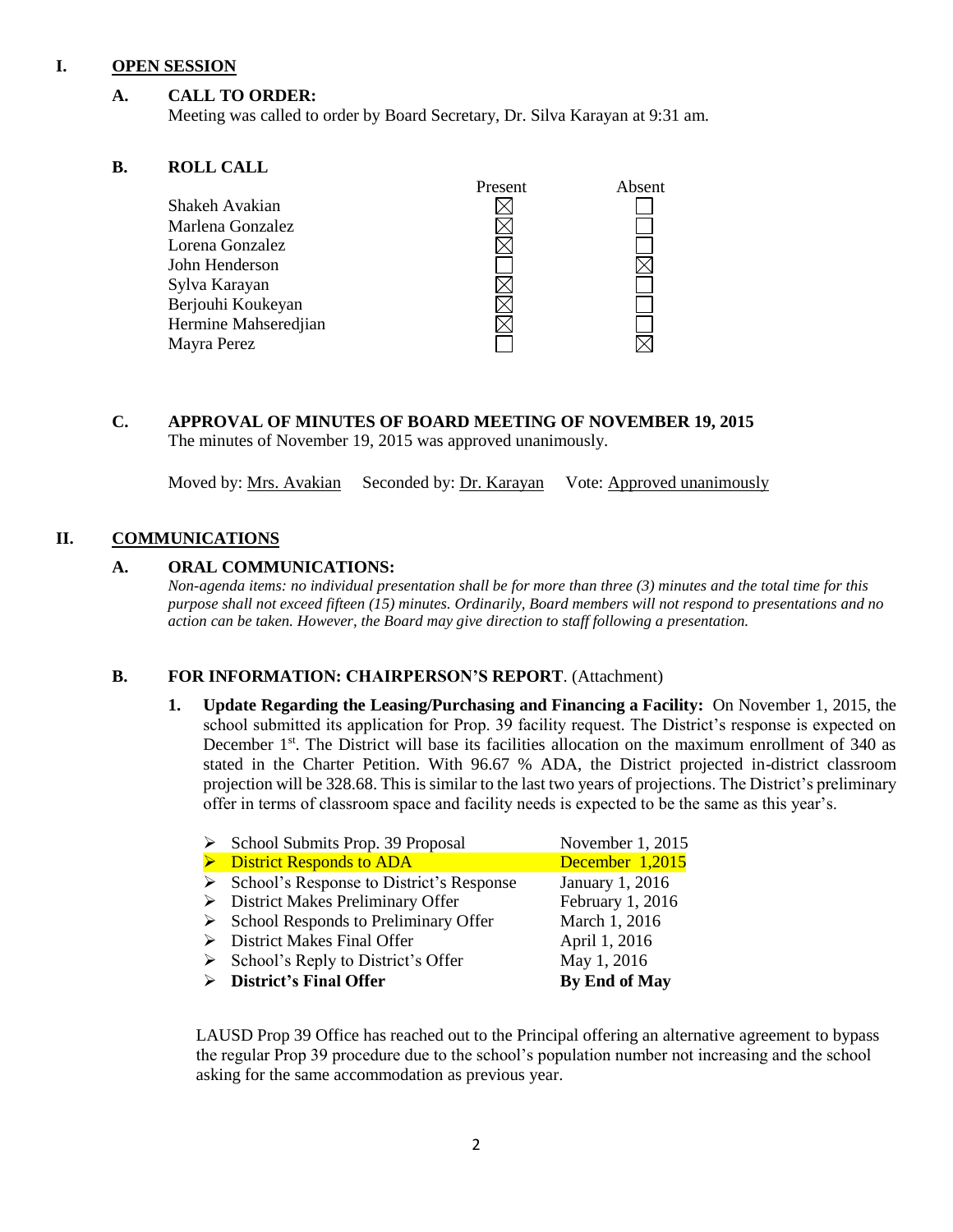Motion: To follow and implement the School's Attorney's advice in regards to Prop 39 procedure and whether or not to accept the alternative agreement currently offered by LAUSD.

#### **Recommend approval**

 Motion by: Prof. Mahseredjian Seconded by: Dr. Karayan Vote: Approved Unanimously

- **2. FACILITIES UPDATE:** RED Hook has identified a sight located at 7510 Hazeltine Ave., in Van Nuys. This site is for sale and the board members are encouraged to stop by and take a look. Red Hook recommended that the board explore the possibility of requesting Material Change in the maximum enrollment of the school. This is a major factor in determining the size of the facility to be acquired. LAUSD Regulations state that if a school is increasing its enrollment by 20% or 100 students, whichever is less, and the school is using its own facility, then a material revision is not required for this increase. Increases beyond this guideline, will require Material Revisions.
- **3. WASC ACCREDITATION:** WASC accreditation is a self-study process whereby the Western Association of Schools and Colleges acknowledges the effectiveness of a school's instructional programs, governance, leadership and resources. This process is a must for high schools and most colleges. In the public school system, elementary and middle schools do not seek WASC accreditation. However, elementary charter schools have the option of seeking WASC accreditation. Three years ago the school sought and received WASC Certification. This time, we are seeking full accreditation. The WASC self-study report was completed and approved by the Board at its September meeting. The WASC team is scheduled for a three day visit on November 16-18. An orientation reception will be held with the Board, the WASC Leadership Team, faculty, parents and community members on Sunday, November 15. The Board and community reception is scheduled from 4-5 pm.
- **4. BOARD REORGANIZATION:** Based on its bylaws, the Governing Board has identified one reappointment and one vacancy. The annual reorganization meeting is scheduled for today, November 14, 2015. The board will make every effort to fill said positions based on the Diversity Plan that takes into account both, ethnic and professional backgrounds. Since the Governing Board has quite a few members with background in education, preference will be given to appoint a board member with business background. In accordance with its Diversity Plan, ACS will increase the ethnic and professional diversity of the Governing Board by 33% by the end of its charter term (2020). By this date, the school is meeting the 33% ethnic diversity, but needs to address the professional diversity.
- **5. DIVEERSITY PLAN UPDATE:** With respect to diversity with Certificated Faculty, the five year plan calls for a 3% annual increase for PHBAO to achieve 66%-34% ratio within five years. The 2015- 16 ratio in this category is 87.5% White/Other and 12.5% PHBAO. With respect to the student population, ACS will increase its PHBAO students by 4% annually to achieve the goal of increasing from 10% to 30% and decreasing the Other White students from 90% to 70% over the next five years. The 2015-16 ratio is 88.52% White/Other and 11.47% PHBAO.

It was decided for the Diversity Committee to convene in January 2016, to lay the groundwork for extensive recruitment efforts to meet the intended goals.

**C. FOR INFORMATION: PRINCIPAL'S REPORT.** (Attachment) *This is a presentation of information that has occurred since the previous Board meeting. (Per attached report)*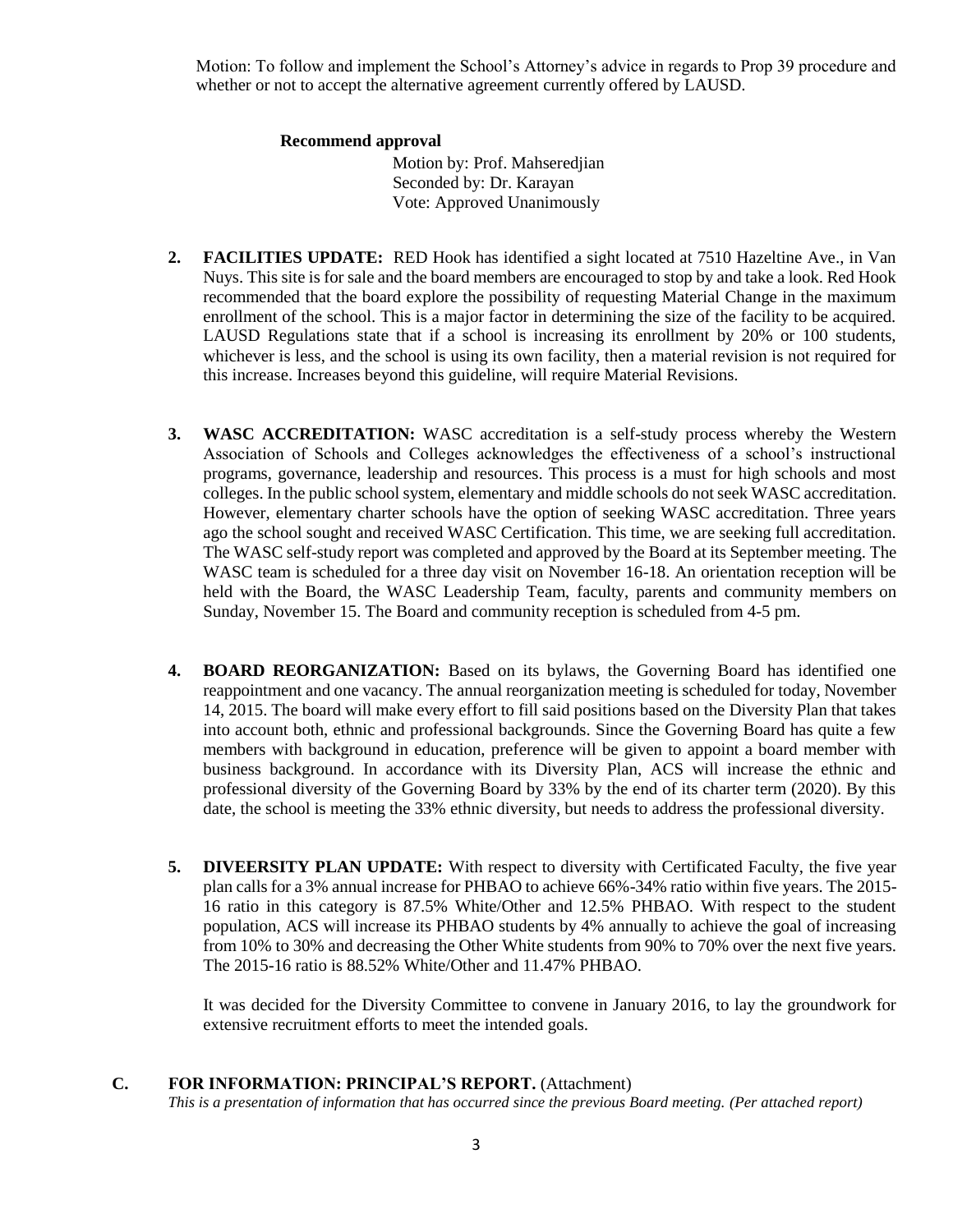#### **1. Calendar of Events**

- Harvest Festival, October 30, 2015
- Parent Involvement Committee, Wednesday October 28, 2015
- Enrichment Session 1, Wednesday November 4, 2015
- Professional Development, Friday November 6, 2015
- School Closed for Thanksgiving November 26 thru 27

#### **2. School Activities/Fundraising**

- $\bullet$  10/21 Pizza Rev 5<sup>th</sup> Grade fundraising raised \$250.00
- 10/30 5<sup>th</sup> Grade in-school Pizza Sale raised \$300.00
- 11/16 thru 11/20- Scholastic Book Fair is scheduled for Campus 2
- 11/23 thru 12/4 World's Finest Chocolate Sale with a goal to raise \$4000.00
- $\bullet$  11/16 thru 11/23 Annual Food Drive to be distributed to the needy families as well as the Bernardie Center which is a senior citizen shelter and center.

#### **3. Field trips**

- $\bullet$  10/26-2<sup>nd</sup> Grade walking field to Fire station
- $\bullet$  10/29-2<sup>nd</sup> Grade walking field trip to City hall
- $\bullet$  11/19-2<sup>nd</sup> Grade walking field trip to local library
- 11/24-3<sup>rd</sup> Grade Leonis Adobe Museum

#### **4. School Programs**

- **School Choir :** Choir session 1 has begun on Monday October 5, 2015, and will continue until December 14, 2015
- **Student Council**: Elections for the officers were held on October 4, 2015
- **Enrichment Session 1:** It is scheduled for Wednesday, beginning November 4, 2015, for 6 weeks. The classes being offered to ours students are :

Campus 1: for grades 1, 2, and 3 - Art, Yoga, and Reader's Theatre Campus 2: for grades 3, 4, and 5 - Culinary Arts, Arts & Crafts, Fun Fitness

- **CEDLT Update:** All testing for K-5 has been completed and shipped out for scoring Testing Update September 3 thru 25, the purposes of the CELDT are the following:
	- a) To identify students who are limited English proficient (LEP)
	- b) To determine the level of English language proficiency of LEP students
	- c) To assess the progress of LEP students in acquiring the skills of listening, reading, speaking, and writing in English

State law (Education Code sections 313 and 60810) and federal laws (Titles I and III of the Elementary and Secondary Education Act [ESEA]) require that local educational agencies (LEAs) administer a state test of English language proficiency and develop Annual Measurable Achievement Objectives (AMAOs) for: (1) newly enrolled students whose primary language is not English, as an initial assessment, and (2) students who are English learners, as an annual assessment. For California's public school students, this test is the California English Language Development Test (CELDT)

**CAASPP Update -** Student score reports have been received and mailed out to parents.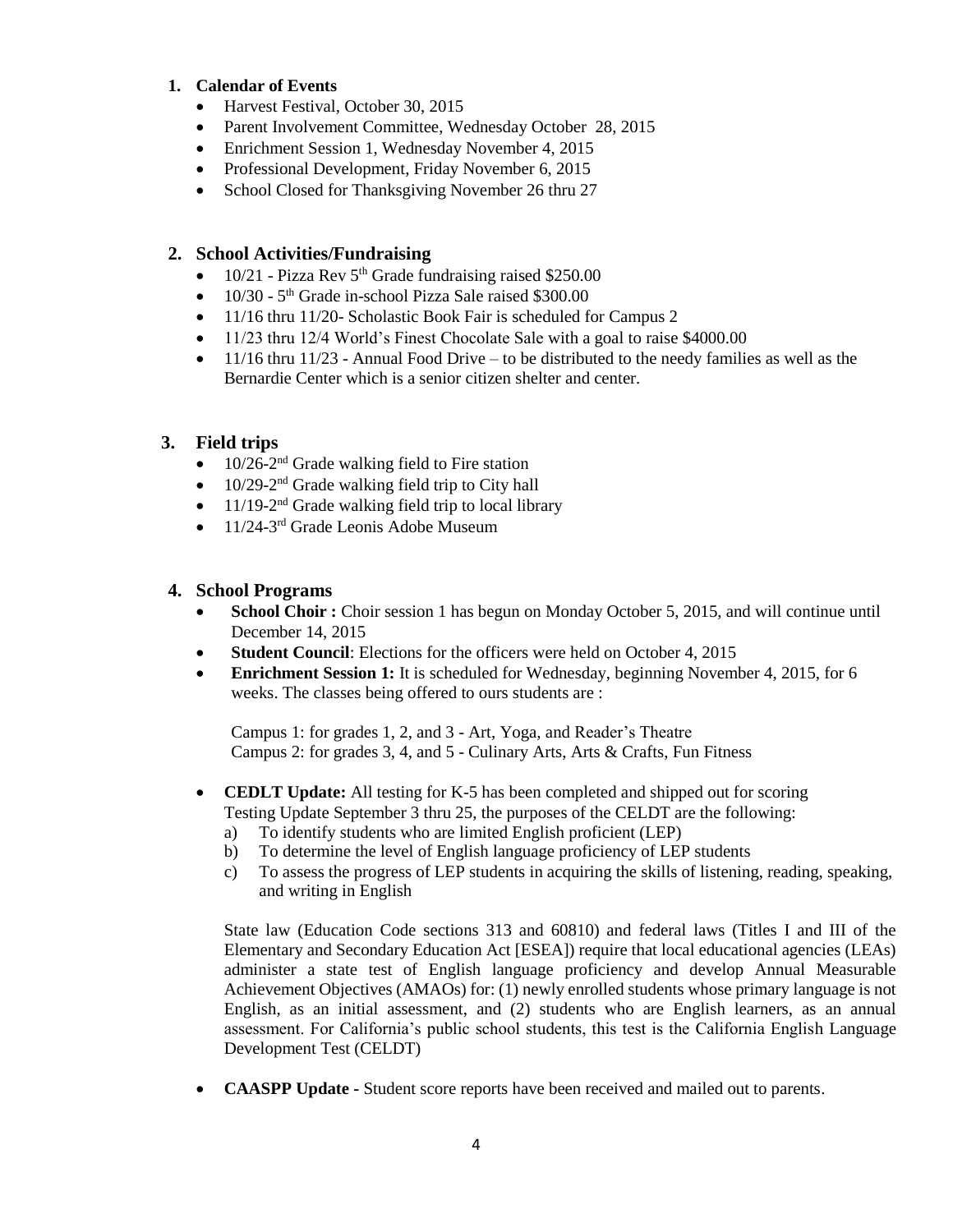- **BINL Update -** All testing has been completed for all new ACS students and has been sent out for scoring.
- **BIC (Breakfast in the classroom**) School is still waiting for LAUSD Food Services response in regards to the increase in the fee, if our students were to participate in BIC program.

#### **5. Audits, Reviews, & Mandated Reporting**

- **DVR Update-** LAUSD is going to be providing us a written report as soon as their software program becomes operational
- Wilkinson- No update The report is due to CDE on December 15<sup>th</sup>. Mrs. Dietz will contact the auditors to find out about the report status.
- **6. Facilities:** A property is available at 7510 Hazeltine Ave., Van Nuys. Dr. Koukeyan, Ms. Stuart and Mr. Villela checked the property. All expressed reservations about the proposed locate.

#### **D. FOR INFORMATION: FINANCIAL REPORT**

*This is an update from what has transpired since the last board meeting.*

**1. Budget to Date Update.** Budget to date update and report from Edtec – Mrs. Kristin Dietz reported on the following budget items:

**Financial Summary:** Forecasted Operating Income of \$401,695 after depreciation \$20K decrease to Forecasted Net Income from Prior Month ADA as of Month 2 was 328.5, about 2 greater than budget.

**Revenue Forecast:** Revenue Forecast increased by \$1K to \$3.5M General Purpose: No change Federal Funding: No change Other State Funding \$1K increase Prior year assessment reimbursement revenue received Local Revenues & Fundraising \$195 increase: Interest received

**Expense Forecast:** Expense Forecast increased by \$21K to \$3.1M Compensation & Benefits: \$21K increase - Adjusted estimate for employee substitutes for long term leaves, added H&W benefits for new long-term sub contract.

Books & Supplies: \$3K increase (Moved from 5000s) Services & Operating: \$3K decrease (Moved to 4000s) Capital Outlay: No change

**Cash Flow Forecast**: Cash balances forecasted to remain above \$1.6M all year. Total Cash balances at October 31stwere **\$1,800,740** as follows: Checking -\$1,200,006 Savings -\$600,734

**Balance Sheet Summary October 2015 -** attached

**2. Budget Implications on Special Education Option:** Current Special Education Forecast projects a Net Loss of \$173K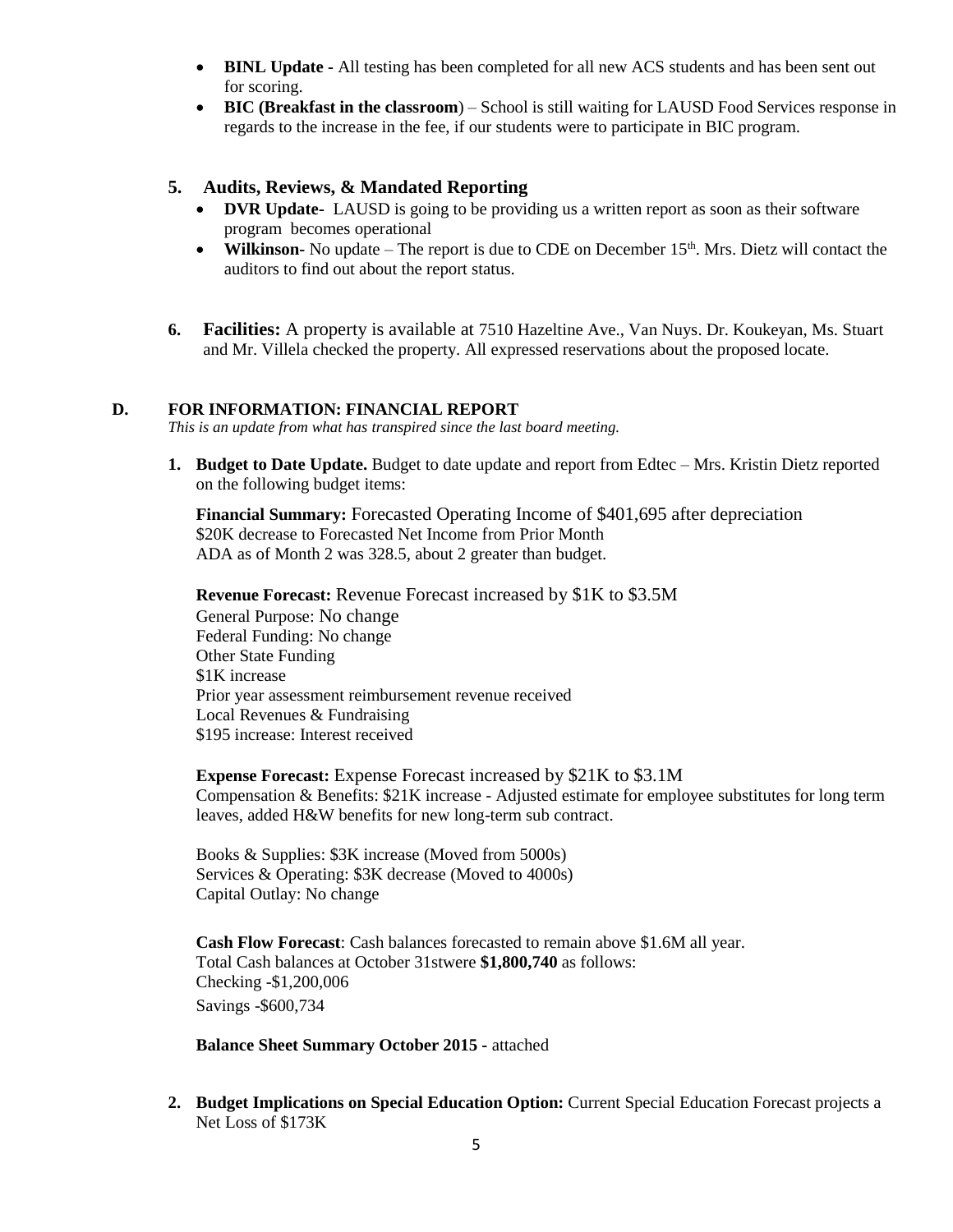- Option 3 also provides opportunity for additional Special Education Grant revenue targeting high needs students (not included in estimate).
- Largest financial difference is cost of District Fair Share or "Encroachment" fee.
- Option 3 fee is 20% of Special Education revenue.
- Joining Option 3 would reduce the cost of district fair share fees, thereby reducing the overall net loss of the Special Education program.
- Option 3 also carries more risk & responsibility for the school such as covering the cost of a nonpublic placement if necessary.

## **III. CONSENT AGENDA ITEMS**

*All matters listed under the consent agenda are considered by the Board to be routine and will be approved/enacted by the Board in one motion in the form listed below. Unless specifically requested by a Board member for further discussion or removed from the agenda, there will be no discussion of these items prior to the Board votes on them. The Principal recommends approval of all consent agenda items.*

#### **None**

## **IV. ACTION ITEMS**

#### **A. Approval is Requested for Title III Local Educational Agency Budget Plan in the Amount of \$20,819 Recommend approval**

 Motion by: Mrs. L Gonzalez Seconded by: Ms. M. Gonzalez Vote: Approved Unanimously

## **V. INFORMATION ITEMS**/**POSSIBLE ACTION:**

- **A. Update on Schools Share of Co-Location Computer Lab Intrusion Alarm Installation for \$1300** LAUSD will contact the school and will send an invoice.
- **B. Update on Paychex Software for Tracking Staff Sick Days and Vacation Days Electronically:**  School has been in constant contact with the company trying to build the website based on the school's needs and policies. The website will be operational in a near future.
- **C. Update on Breakfast in the Classroom at ACS2 (Erwin Campus):** The breakfast program is not operational at this time.
- **D. Options for Special Education 2016-2017:** Mr. Villela and Ms. Stuart will attend a meeting offered by LAUSD and report back to the Board.
- **E. Presentation of Educator Cost Effectiveness Expenditure Plan**: See Edtec Report
- **F. IPADS vs. Chromebooks:** Mr. Villela will submit proposals for next month's meeting.
- **G. Update on the Possibility of Purchasing 12 Two-Way Radios not to exceed \$3500** This action item was approved unanimously.

#### **Recommend approval**

 Motion by: Mrs. Avakian Seconded by: Prof. Mahseredjian Vote: Approved Unanimously